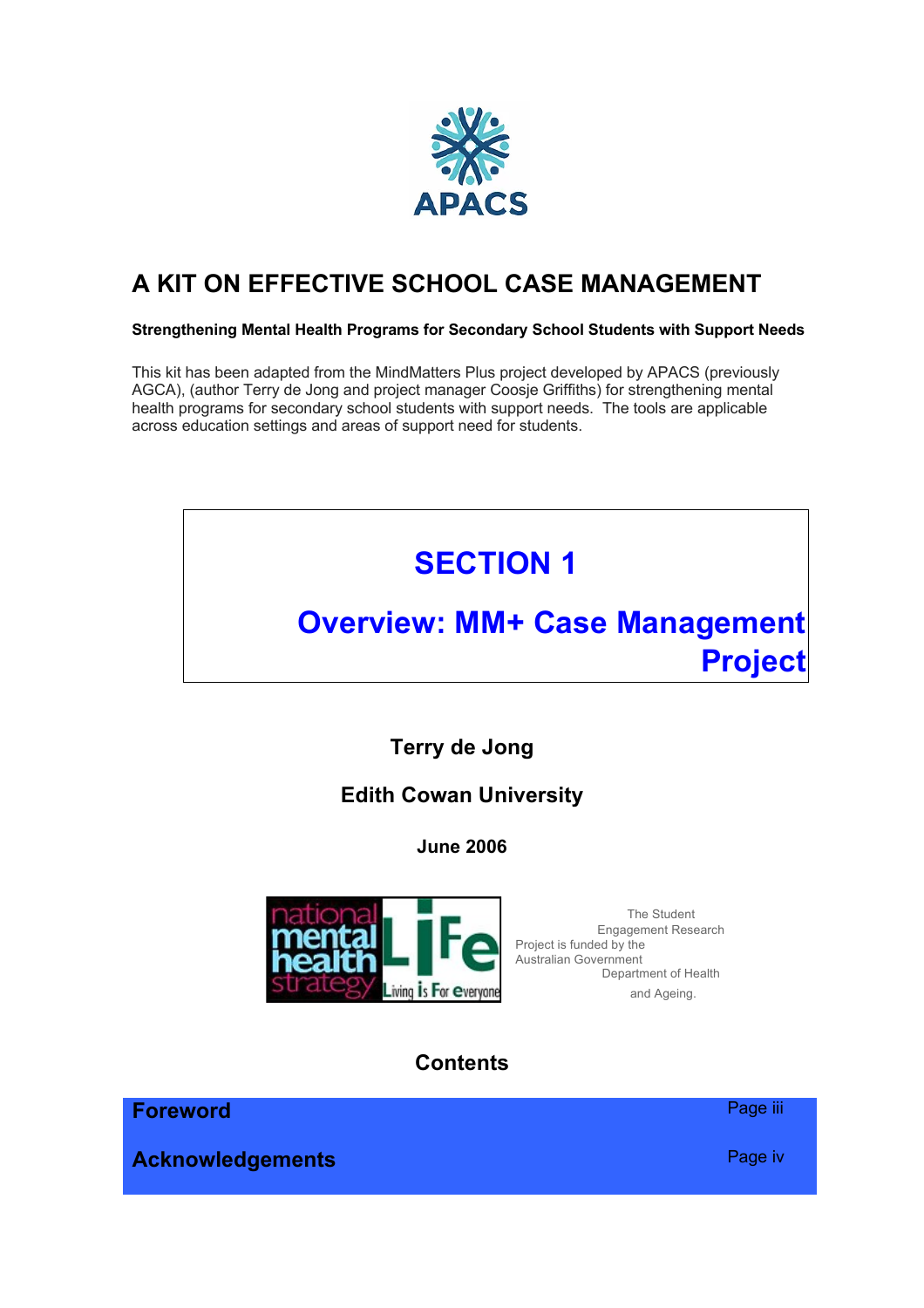| <b>About this kit</b>                                                                | Page vi  |
|--------------------------------------------------------------------------------------|----------|
| <b>Glossary of key terms</b>                                                         | Page vii |
| <b>SECTION 1: Overview: MM+ Case Management Project</b>                              | Page 1   |
| <b>1.1 Background and Rationale</b>                                                  | Page 1   |
| 1.2 Aim of the project                                                               | Page 5   |
| <b>1.3 Process</b>                                                                   | Page 5   |
| 1.4 Summary of the framework                                                         | Page 6   |
| <b>SECTION 2: A framework for effective school case</b><br>management                | Page 9   |
| 2.1 The three levels of school case management support                               | Page 9   |
| 2.2 The Framework                                                                    | Page 10  |
| 2.2.1 Principles                                                                     | Page 10  |
| 2.2.2 A Definition                                                                   | Page 12  |
| 2.2.3 Aims                                                                           | Page 12  |
| 2.2.4 Processes                                                                      | Page 13  |
| <b>SECTION 3: A kit for developing effective school case</b><br>management practices | Page 20  |
| Appraising our school's case management system: An overview                          | Page 21  |
| <b>Checklist A: Appraising our school's case management system</b>                   | Page 22  |
| <b>Checklist B: Appraising our school's case management strategies</b>               | Page 24  |
| Establishing a case management development plan                                      | Page 32  |
| Summaries of main aspects of effective school case<br>management                     | Page 34  |
| <b>Case Conference Record</b>                                                        | Page 52  |
| <b>Privacy and Confidentiality</b>                                                   | Page 54  |
| <b>Useful Websites</b>                                                               | Page 57  |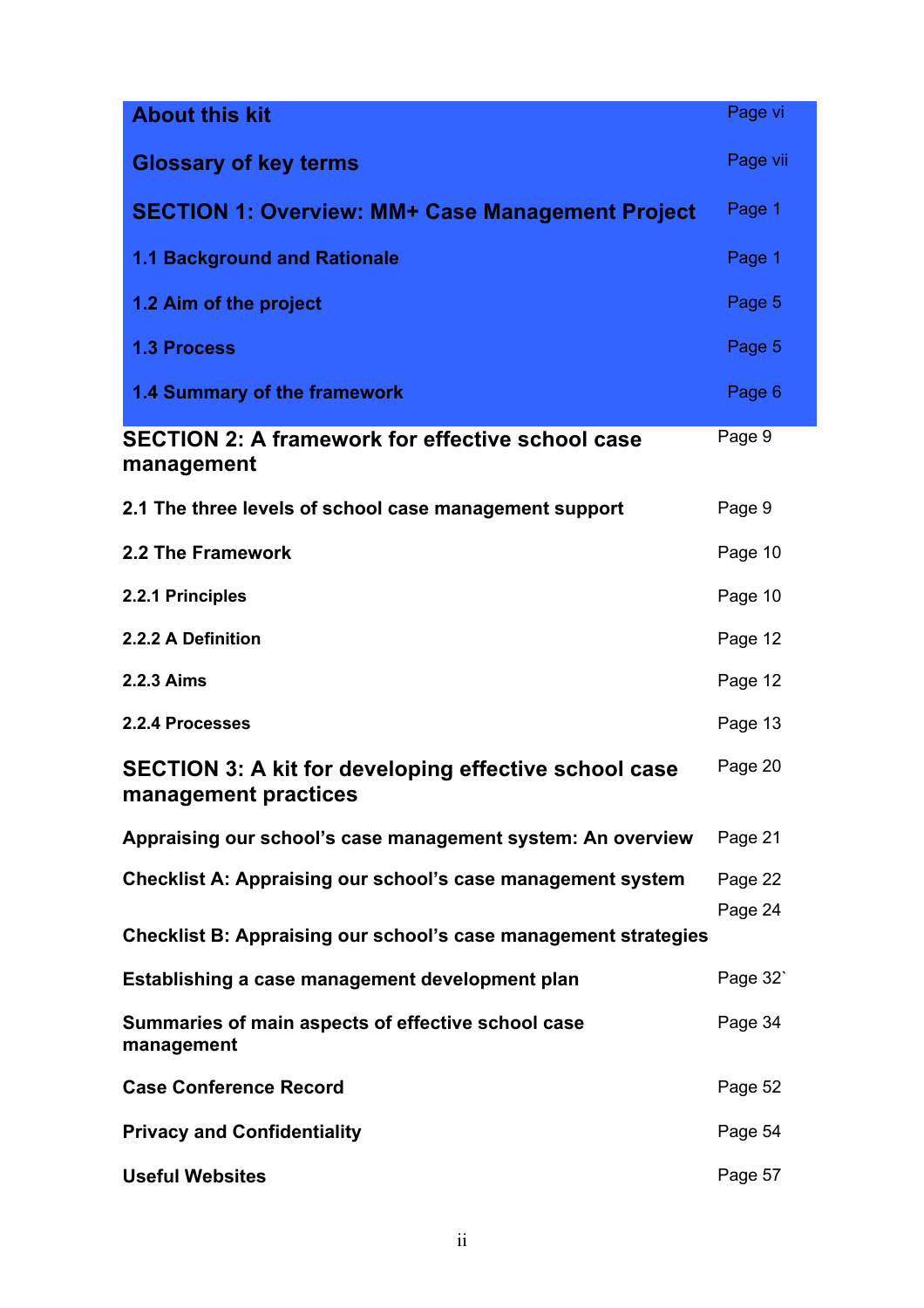#### **References Page 60**

# **Foreword**

Teenage suicide and other mental health concerns have been on the increase in Australia for the last 100 years. This was an increase that could not be ignored. Since the early 1990's the federal and state governments of Australia have united behind suicide prevention and mental health strategies to curb this increasingly alarming growth. One initiative that was undertaken from these strategies was the development of the MindMatters resources and professional development in secondary schools.

MindMatters itself took a universal approach to mental health promotion through encouraging schools to review aspects of their whole-school system in terms of its support for mental health.

It became apparent that some secondary students were at greater risk of problems and they needed greater attention. To develop this, the MindMatters Plus Demonstration Project was created. This Project was established in 17 Secondary schools representing all Australian States, Territories and Education systems. The MindMatters Plus Project was funded by the Commonwealth Department of Health and Ageing (DoHA). The Australian Guidance and Counselling Association (AGCA) and the Australian Principals' Associations Professional Development Council (APAPDC) managed this initiative.

MindMatters Plus drew upon existing school strengths and resources, such as pastoral care frameworks and activities, alliances between staff, families and communities, links to other schools, and partnerships with mental health and other agencies. Its intention was to develop sustainable capacity-building models for schools to be able to respond in a comprehensive and flexible manner to students experiencing emotional difficulties.

This Resource on Effective School Case Management is a valuable Toolkit arising out the work on the MindMatters Plus Demonstration Project. It offers a comprehensive model of case management around secondary students with support needs in the area of mental health. Mental health specialists and school-based staff can use parts of the guidelines or the toolkit to examine and improve on their own practice. Using these guidelines and toolkit would enhance the system of care around the needs student. This would then be likely to improve the outcomes for the student and the people supporting the student.

Terry de Jong undertook the development of this Resource on Case Management. Coosje Griffiths, as the Project Manager, supported Terry in this work. Terry is to be commended on the task that he has done. This Resource is a valuable addition to the library of anyone engaged in supporting secondary students with support needs. At times these students do need intensive support. Now we have a manual that thoroughly maps out the principles and processes for effective school case management. Thank you Terry de Jong, Coosje Griffiths, and the many health profession people and educators who contributed to the development of this Resource!

Royce Herbert Past President Australian Guidance and Counselling Association May 2006

# **Acknowledgements**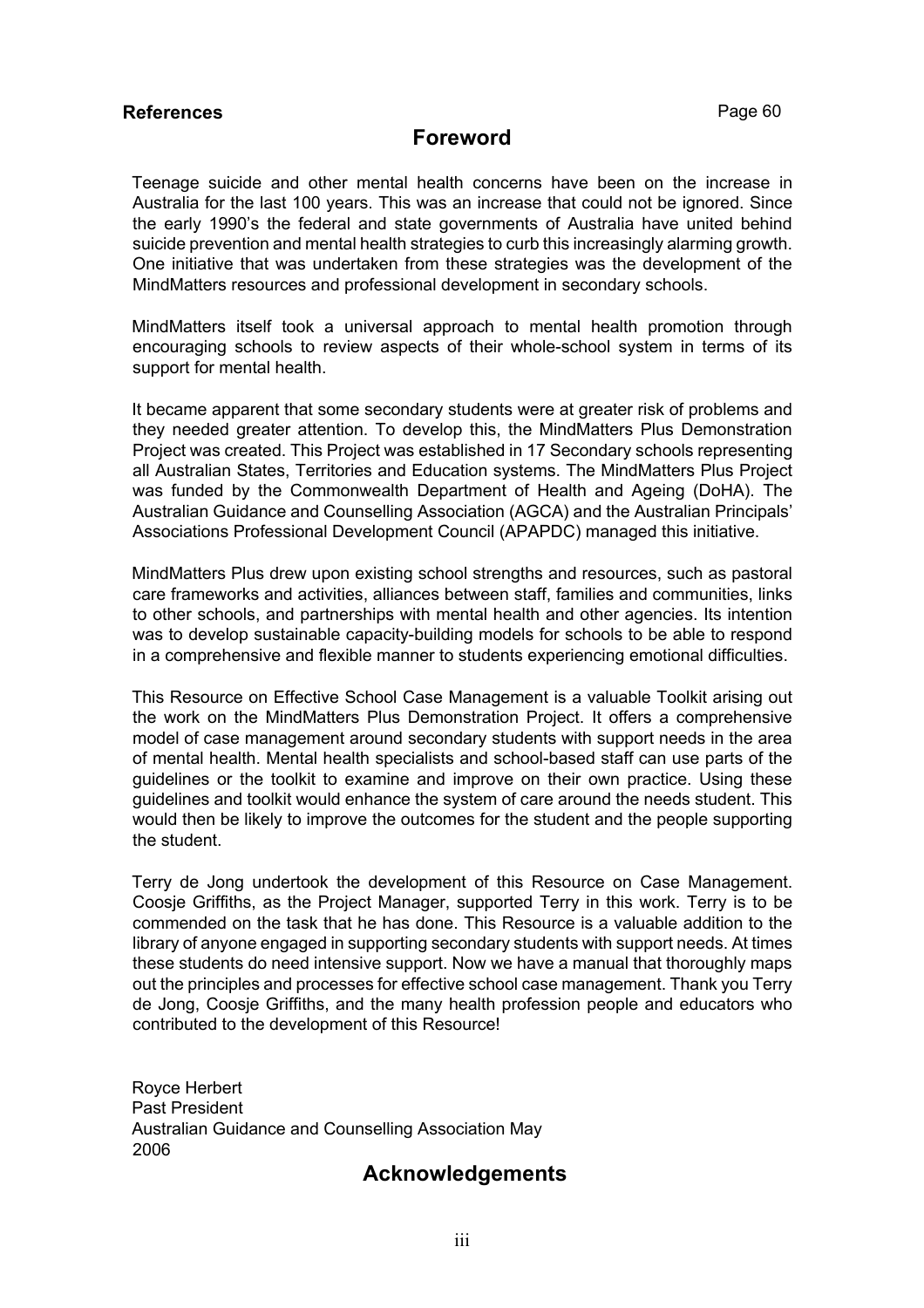• **Coosje Griffiths**, MindMatters Plus Case Management Project Manager

The development of this kit would not have been possible without the generous support of and expert feedback from a broad range of health profession people, student support personnel, school administrators, and teachers. Many thanks to the following people who participated in the consensus-building process:

- **Libby Brown**, AGCA, SA
- **Brad Cooper**, Case Management Courses Coordinator, School of Nursing, The University of Melbourne
- **Erika Felix**, Clinical Psychologist, California, USA
- **Regina Firinauskas**, School Psychologist and Coordinator: Student Support and Disability Services, DECS, SA
- **Michael Furlong**, Professor, Counselling/Clinical/School Psychology, University of California, Santa Barbara, California, USA
- **Coosje Griffiths**, Area Manager, Student Services, Swan Education District, WA
- **Sue Hawick**, School Counsellor/School Psychologist, NSW; Immediate Past President, AGCA
- **Royce Herbert**, Guidance Officer, DECS, SA; President AGCA
- **Anna Huber**, School Counsellor, Student Services and Equity Multi Disciplinary Project Counsellors' group, ACT
- **Shane Jimmerson**, PhD, Associate Dean for Research, Professor of Counselling, Clinical, and School Psychology, Professor of Child and Adolescent Development, University of California, Santa Barbara, California, USA
- **Ros June,** R/Senior Consultant Attendance, Behaviour Standards and Wellbeing Directorate, Department of Education and Training, WA
- **Bill Mann,** Principal, Girrawheen Senior High School, Perth, WA
- **Grania McCudden,** Principal Consultant, Behaviour Standards and Wellbeing, Department of Education and Training, WA; President, School Psychologists' Association of Western Australia
- **Heather McLoughlin**, Senior Counsellor, Student Services and Equity, ACT Department of Education and Training
- **Margaret Riley**, Senior Counsellor, ACT Department of Education and Training
- **Pauline Robinson**, School Psychologist, Chisholm Catholic College, WA
- **Adrian Scott**, Student Services Coordinator, Clarkson Community High School, WA
- **Jill Sharkey**, School Psychologist and Postdoctoral Research Fellow, Center for School Based Youth Development, UCSB, California, USA
- **Svea van der Hoorn**, Educational Psychologist, UK and South Africa
- **Ivan Watson, Guidance Officer, Department of Education and Training, Victoria**
- **Georgette Yetter**, School Psychologist and Postdoctoral Research Fellow, Center for School Based Youth Development, UCSB, California, USA

Many thanks to the following people who participated in the focus group meeting and subsequent review of the kit:

- **Mark Adkins**, Retention and Participation Coordinator, Swan District Education **Office**
- **Jane Barbour**, Students At Educational Risk Project Officer, Swan District Education Office
- **Cheryl Chapman**, School Psychologist, Lockridge Senior High School
- **Tracey Cullen**, Manager Aboriginal Education, Swan District Education Office
- **Greg Gibbs**, Acting Student Services Manager, Mirrabooka Senior High School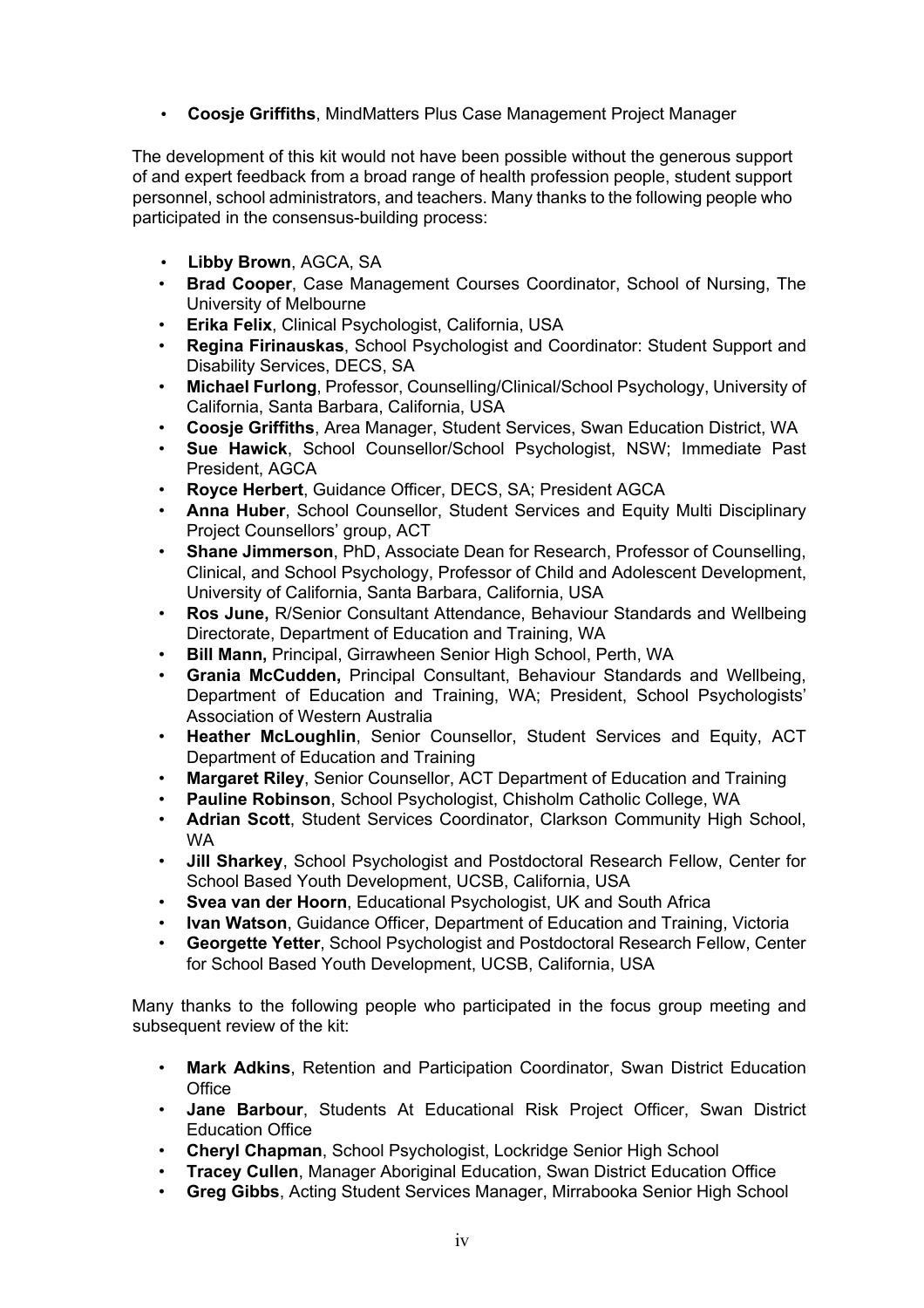- **Lesley Halligan**, Student Services Manager, Swan District Education Office
- **Neil Hudson**, Coordinator Student Services, Mt Lawley Senior High School
- **Pat Hughes, School Psychologist, Morley Senior High School**
- **Eileen Kuruckchi**, School Psychologist, Mt Lawley Senior High School
- **Meg Phillips**, School Psychologist, Ballajura Community College
- **Russell Pitcher**, School Psychologist, Mirrabooka Senior High School
- **Catherine Schelfhout**, School Psychologist, Governor Stirling Senior High School
- **Kaye Stevens**, Deputy Principal, Lockridge Senior High School
- **Silvanna Tobiolo**, State MindMatters Project Officer, Central Office
- **Helen Trengrove**, School Psychologist, John Forrest Senior High School
- **Tracey Weatherilt**, Student Services Manager, Swan District Education Office
- **Bruce Wheatland**, Deputy Principal, Morley Senior High School

Many thanks to **Roger Holdsworth** for his critical review of the kit, and his suggestions concerning the need to embrace student views

Many thanks to the staff of Girrawheen Senior High School for trialling parts of the kit, especially:

- **Bill Mann,** Principal
- **Mary Griffiths,** Deputy Principal
- **Murray Williams**, Coordinator of Student Services
- **Philomena Rourke**, School Psychologist
- **Chrystal Makene**, Youth Worker.

# **About this kit**

This kit on Effective School Case Management is the product of the MindMatters Plus Project. The MindMatters Plus Project is aimed at increasing the capacity of secondary schools to better assist students with support needs in the area of mental health. MindMatters Plus (MM+) is jointly managed by the Australian Guidance and Counselling Association (AGCA) and the Australian Principals Associations Professional Development Council (APAPDC). The kit was based on three processes:

- 1. A review of Australian-based literature on effective school case management;
- 2. A consensus-building process which was implemented to validate, develop and refine the effective case management principles and processes identified in the literature review;
- 3. Feedback on the kit itself from health profession specialists and school-based personnel who have experience in school case management.

This kit articulates with another MM+ project on "Student Engagement". This workinprogress consists of two phases, namely: (1) The production of a meta-analysis of existing studies of young people's views on issues that affect their engagement in education with a particular focus on the views of young people with support needs in the area of mental health (completed); and (2), The development of appropriate practical advice and resource/s based on phase one for use within and by schools (in progress). The importance of ensuring that the principles and practices of effective school case management embrace student views is emphasised throughout the kit.

This kit is considered to be a part of a school's pastoral care system. It designed to supplement the case management processes facilitated by mental health specialists and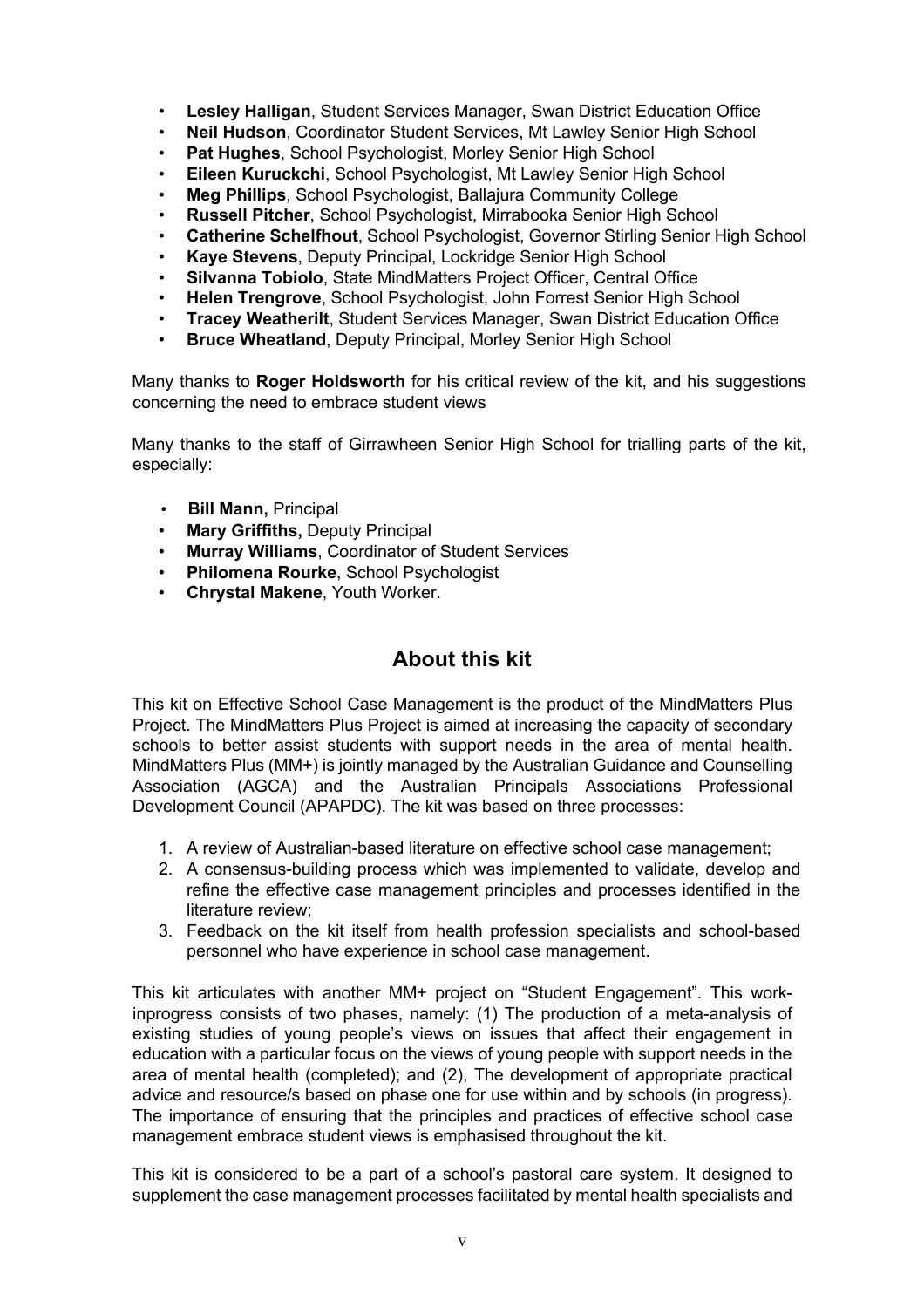school-based staff who are involved in one way or another in working with students who have support needs. It is recognised that schools have always been supporting these students, and that context plays a significant part in the range of good practices associated with school case management. As such, this kit is not meant to be a "quick fix" recipe, nor is it intended to be prescriptive, definitive, or exhaustive. Essentially, it offers mental health specialists and school-based staff a means to reflect upon the quality of their case management practice, and where appropriate, implement strategies that will develop and improve their practice.

There are three sections to this kit:

# **SECTION 1: Overview: MM+ Case Management Project**

This section provides a brief background of and rationale for the project. It states the aim and process of the project, and concludes with a summary of the framework for effective school case management;

#### **SECTION 2: A framework for effective school case management**

This section encompasses the detailed version of what constitutes effective school case management. It has two main aims: firstly, to offer a resource to mental health specialists whose work involves school case management, such as school psychologists, school counsellors, social workers, youth workers, and G.P.'s; and secondly, to provide a comprehensive cross reference for school-based staff who are not specialists in the area of school case management but are involved in working with secondary school students who have support needs. These staff may include administrators (eg. principals, deputy principals, heads of departments, team leaders); student services personnel; and possibly teachers. Section 3, the kit on effective school case management practice, is closely aligned with the framework so that anyone involved in appraising their school case management practices, or developing an action plan to improve their case management, or facilitating a professional learning program, can make a quick, and easy reference to any specific detail in the framework as and when required.

#### **SECTION 3: A kit for developing effective school case management practices**

This section consists of a kit which is designed to engage school-based staff in consultation with mental health specialists in appraising and developing the quality of their school's case management practices. The kit comprises seven resources:

- 1. **Checklists** based on the framework in section 2, which require staff to appraise the extent to which they consider particular aspects of effective school case management practices to be undeveloped/developing/developed/well established in their school. They can be completed either as a paper version or online: http://mmplus.agca.com.au/escm.php ;
- 2. **Development Plan forms** which give staff the opportunity to target particular aspects of their case management practices for development and improvement;
- 3. **Summaries** of the main aspects of school case management, which can be used as part of a professional learning program (eg. distribution to participants; OHP);
- 4. **A pro-forma sample** of a case conference record;
- 5. **A Power Point presentation** of the main aspects of school case management which can be used as part of a professional learning program (available as a separate Power Point file);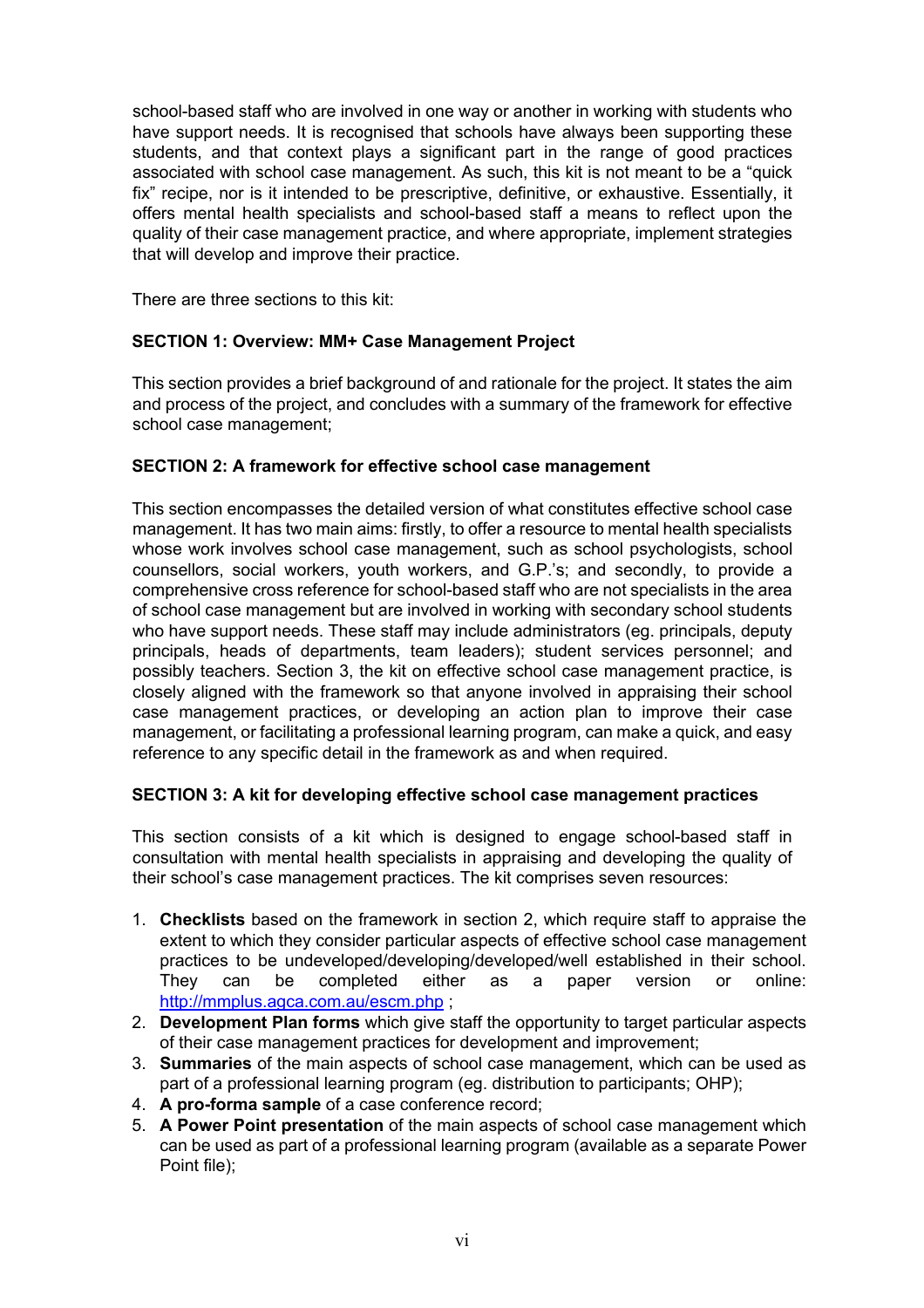- 6. **An example** of a school's process for case management (available as a separate Power Point file);
- 7. **A list of useful websites** which are associated with mental health in schools and case management.

# **Glossary of key terms**

**Students with support needs (in mental health and wellbeing)** – this term replaces the notion of "at risk" students<sup>1</sup> – students who are emotionally, socially, physically, cognitively vulnerable (students move "in and out" of needing support) and who are in danger of not achieving their learning potential and outcomes. The focus here is on educational and environmental adjustments needed to address student mental health and wellbeing concerns.

**Case conference** – collaborative meeting of stakeholders involved in a case management process

**Case coordination** – sometimes used synonymously with "case management", but the main focus is on organisational and administrative tasks associated with case management

**Case management** - a collaborative process that aims to develop, monitor, disseminate, and evaluate a plan of action to enable students with support needs to function to the best of their ability and circumstances within and beyond the school system

**Case manager** – the person responsible for the case management process (convening, briefing, referring, communicating, monitoring, adjusting, reporting)

**Health** – more than the absence of illness. Involves striving towards optimal social, emotional, spiritual, and physical well-being

**Health Promoting Schools (HPS)** – Schools which recognise that health and learning are inextricably linked, and endeavour, by using a whole school approach, to create a school environment where students feel safe, valued, and engaged

**Individual behaviour management plan (IBMP)** – a detailed plan devised to support a student and his/her environment to modify his/her behaviour

**Individual education plan (IEP)/ Individual learning plan (ILP)/ Learning development plan (LDP)/ Negotiated educational plan (NEP)/ Documented plan (DP)** – a learning program designed to meet the specific learning needs of an individual

 $1$  "At risk" is a problematic label which has been contested by young people in the "student voice" literature. They do not see it as being applicable to them, nor a useful descriptor, and consider it as being based on externally imposed criteria. Further, the term tends to emphasise a deficit approach to mental health which much of educational literature suggests can reinforce student alienation and thus impact negatively on learning outcomes (Holdsworth, 2005). This term is still used quite widely in Australian educational resources and literature. However, it is not used in this kit. The notion of "students with support needs" is applied instead. As a new emerging concept, this term is not widely used in the literature, and as a label is perhaps not entirely satisfactory either. The intention, though, is to use language that is more inclusive.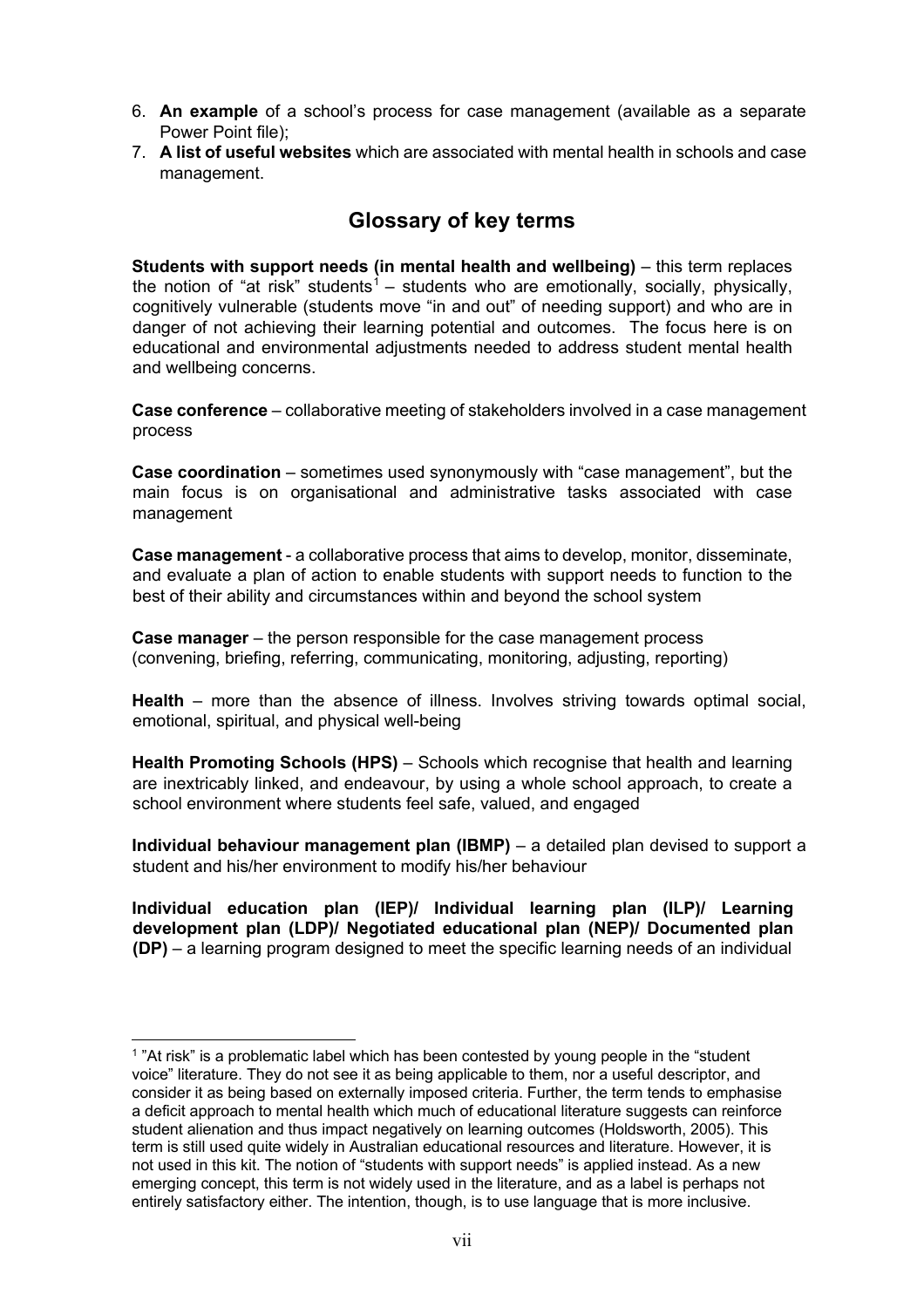**Mental health and well-being** – includes thoughts, feelings and relationships, along a continuum ranging from a state of optimal health, to having an illness which might affect the latter (Hunter Institute of Mental Health, 2001, p. 1).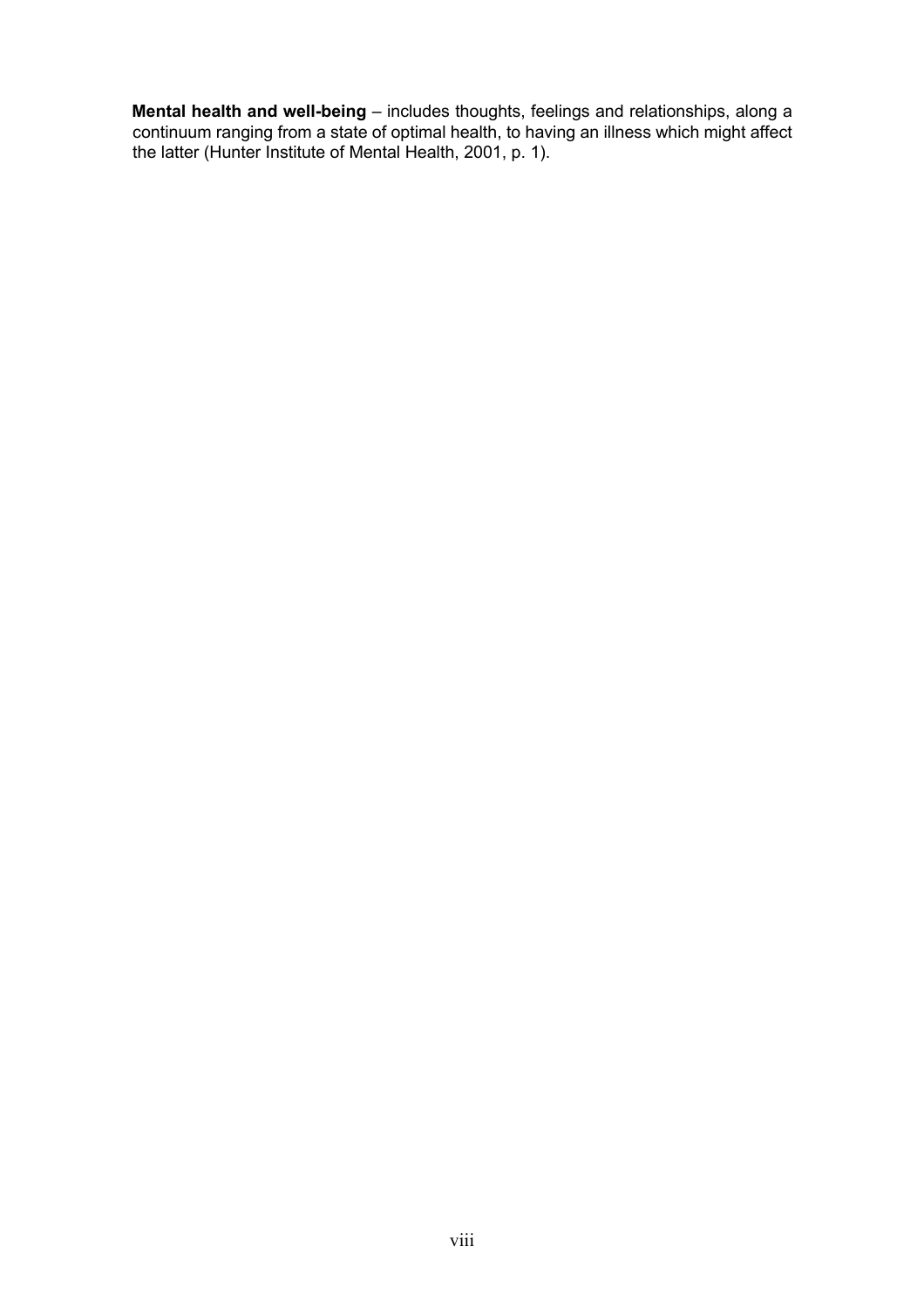# **SECTION 1: Overview: MM+ Case Management Project2**

## **1.1 Background and Rationale**

Commissioned by the Australian Guidance and Counselling Association (AGCA), the School Case Management Project is located within the MindMatters Plus (MM+) initiative, which "aims to improve the capacity of secondary schools to cater for students who have support needs in the area of mental health" (MindMatters Plus Report, 2005, p.i). Considerable work is currently being conducted on capacity-building of mental health *programs* in secondary schools. A need to supplement this work with specific processes allied to mental health programs in secondary schools was identified. Effective school case management was one key area of MM+ which subsequently was targeted for further identification and development.

Figure 1 below presents a framework for a comprehensive whole school mental health program and illustrates the relationship between those involved in such a program, levels of intervention, and where case management is likely to be required.



**Figure 1: A Framework for a Comprehensive Whole School Mental Health Program**  (adapted from the MindMatters Kit (Commonwealth Dept of Health and Aged Care, 2000)

 $<sup>2</sup>$  An electronic version of this kit is available at http://mmplus.agca.com.au/escm.php</sup>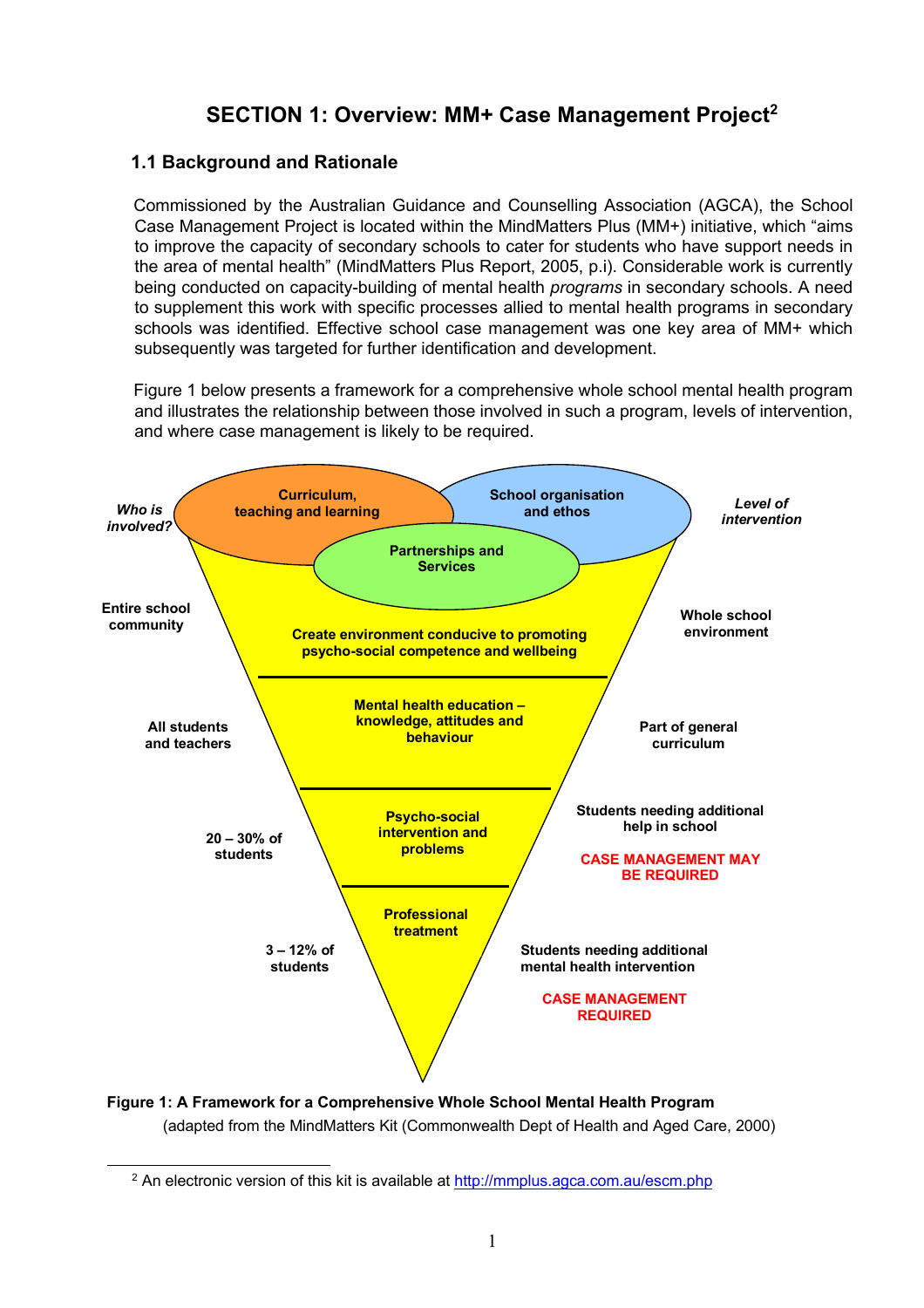#### **1.1.1 Why use case management in a school setting?**

Having different people around me that I know I can go to for different things that happen for me really makes me feel safe. Sometimes in other schools in the past, when I went to see one person about a problem, they didn't know the answer or where to find out about it for me. Having people working together for me gives me a sense of calmness when things go wrong and knowing who I can turn to and get things happening gives me a lot of confidence in the system around me. I am learning a lot about how to cope in different areas of my life from different people around me. Having someone gather together these people so that I can access them is something I really appreciate.

Year 12 Student Cyril Jackson Senior Campus March 2006

Schools are found to be key settings to support young people's mental health and well being. Young people with support needs in mental health can be placed at greater risk if the school environment does not develop connections, relationships and provide educational adjustments. It is evident from the literature that on a general level case management and coordination in and across agencies is considered to be an essential strategy for the successful delivery of quality mental health services. For instance, in *Case Management. A better approach to service delivery for people with disabilities* (Office of the Public Advocate, 1992, p.6), it is asserted that there is "a growing concern with the lack of case management services, or in some cases, poor quality case management". The publication presents a rationale for case management, and recognises three major problems which case management could address: fragmented services; lack of a co-ordinating mechanism; and lack of accountability.

More recent publications acknowledge that these challenges are intrinsic to quality delivery of mental health services in schools. For example, A Report for the Victorian Full Service Schools Program *Building Scaffolds of Support: Case Management in Schools* (O'Dowd, Ryan, & Broadbent, 2001, p.14) states that the study undertaken sought to examine ways in which case management can "contribute to a more systemic approach to planning pathways", to identify how different stakeholders negotiate and coordinate their efforts to developing pathways plans, and to determine which strategies stakeholders implemented to ensure accessibility of services for students and their families.

There are a number of other publications which profess the significance of case management in Australian schools. In a research report on innovation and best practice associated with "at risk" youth in schools (Department of Education, Training and Youth Affairs, 2001b), schoolbased case management is highlighted as being a key student focused initiative which contributes to the successful retention of young people with support needs. Likewise, *Turning Lives Around: Effective service responses for young people with intensive support needs* (ACT Department of Education and Community Services, 2002) identifies case management as being a very important aspect in addressing support needs of young people. This report refers to an evaluation of Victoria's *High Risk Adolescent Service Quality Improvement Initiative* which identified intensive case management service as being one of four key service delivery components in improving young people's outcomes. Case management is considered by South Australia's Department of Education, Training and Employment (2000) as being a central strategy associated with issues at school affecting students' care and learning, including effective problem-solving. In a project conducted in 1996 to ascertain elements of practice which contribute to successful outcomes for students at educational risk (SAER) in West Australian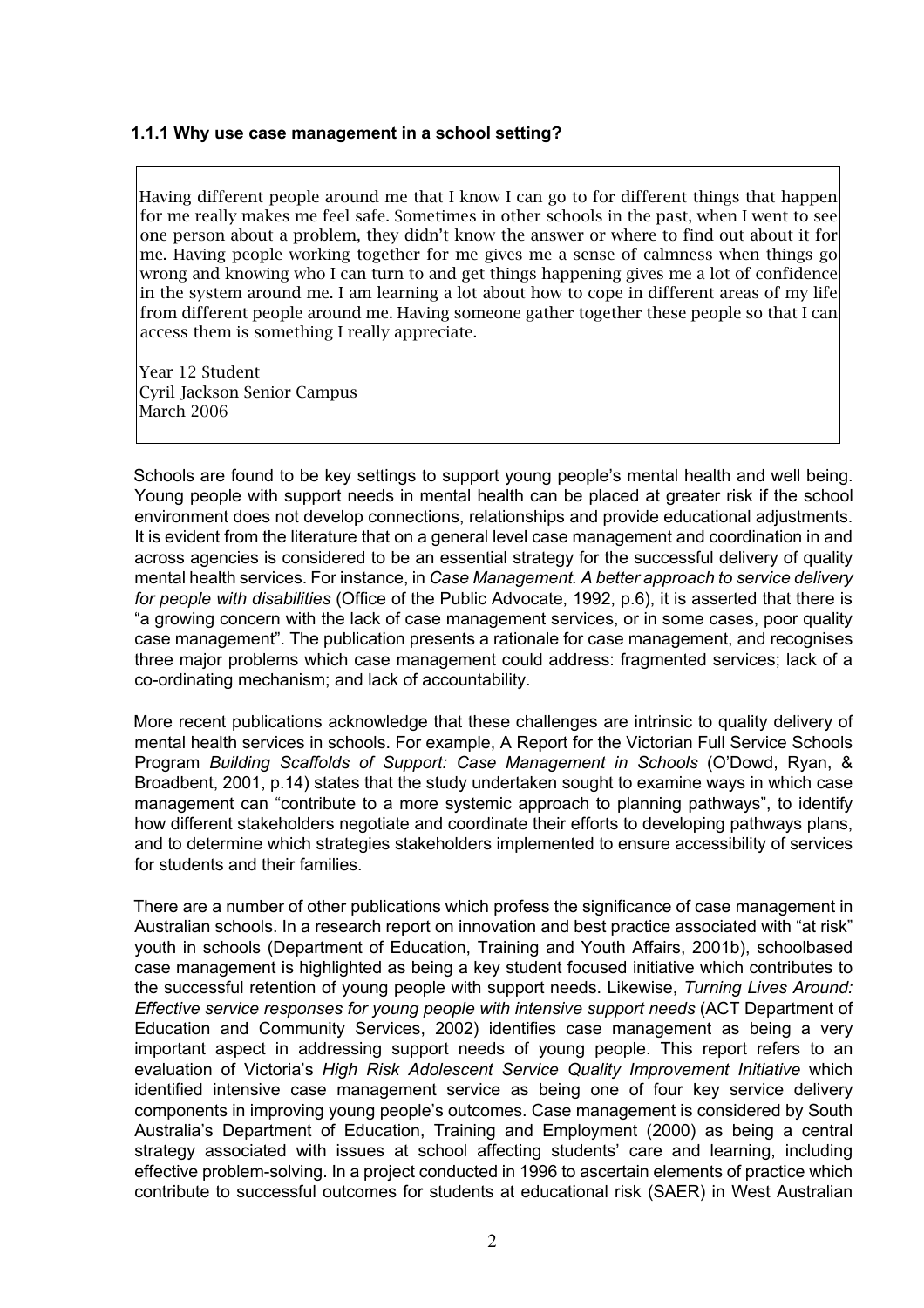government schools, the Education Department of Western Australia (2000) pinpointed case management as being a core element of *interagency collaboration*, one of the nine successful practice areas the project identified. In order to meet its objectives, ACT's Youth Services Branch has developed an integrated case management framework for all its service areas (ACT Education, Youth and Family Services, 2004).

In summary, the literature suggests that there are four good reasons why case management should be used in schools:

- 1. Case management offers a coordinating mechanism which promotes a systemic approach to establishing an integrated action plan for students with support needs;
- 2. Case management empowers the student and all stakeholders to participate collaboratively in problem-solving, ensuring accessibility of support and services, and ultimately developing an integrated action plan;
- 3. Case management encourages clearer processes of accountability and appraising outcomes associated with an action plan;
- 4. Case management contributes to the successful retention of students with support needs.

#### **1.1.2 What is** *effective* **school case management?**

The notion of *effective* case management appeared to be used quite liberally in the literature. In general, this concept was not clearly defined though, nor supported by evidence-based research.

Is effective school case management judged by the extent to which it meets its aims? If so, what are the *strategies* employed by school case management that contribute to the effectiveness of the process? It is the latter question that seemed to be implicit in the literature when reference was made to *effective* case management. The emphasis on strategies was often implied through the use of terms such as "ingredients", "features", and "approaches". Some of the literature made explicit reference to strategies of effective school case management practice though. For example, O'Dowd et al (2001) discuss nine strategies central to the implementation of an effective school model of case management.

The idea of *best* and *good practice* was evident in the literature too. The *Turning Lives Around* report (ACT Department of Education and Community Services, 2002) referred to a "Good Practice Framework" while the Department of Education, Training and Youth Affairs (2001a) talked about case management itself as being best practice in working with young people who have support needs.

Further, s*uccessful* case management was used synonymously with *effective* case management in the literature. For instance, the Education Department of Western Australia (2000) considered effective case management as being key to the successful practice underpinning interagency collaboration. The Department of Education, Training and Youth Affairs (2001b, p.48) made reference to *successful* case management for young people who have support needs when presenting a summary of Fuller et al's (1999) eight best practice strategies:

- An holistic perspective which views young people in the context of their social family;
- Continuity of staff with someone prepared to support the young person over an extended period of time;
- A comprehensive individualised assessment;
- A coordinated service plan;
- Routine monitoring and follow-up;
- Interagency collaboration between school, and health and community sector;
- Time set aside to review practices; and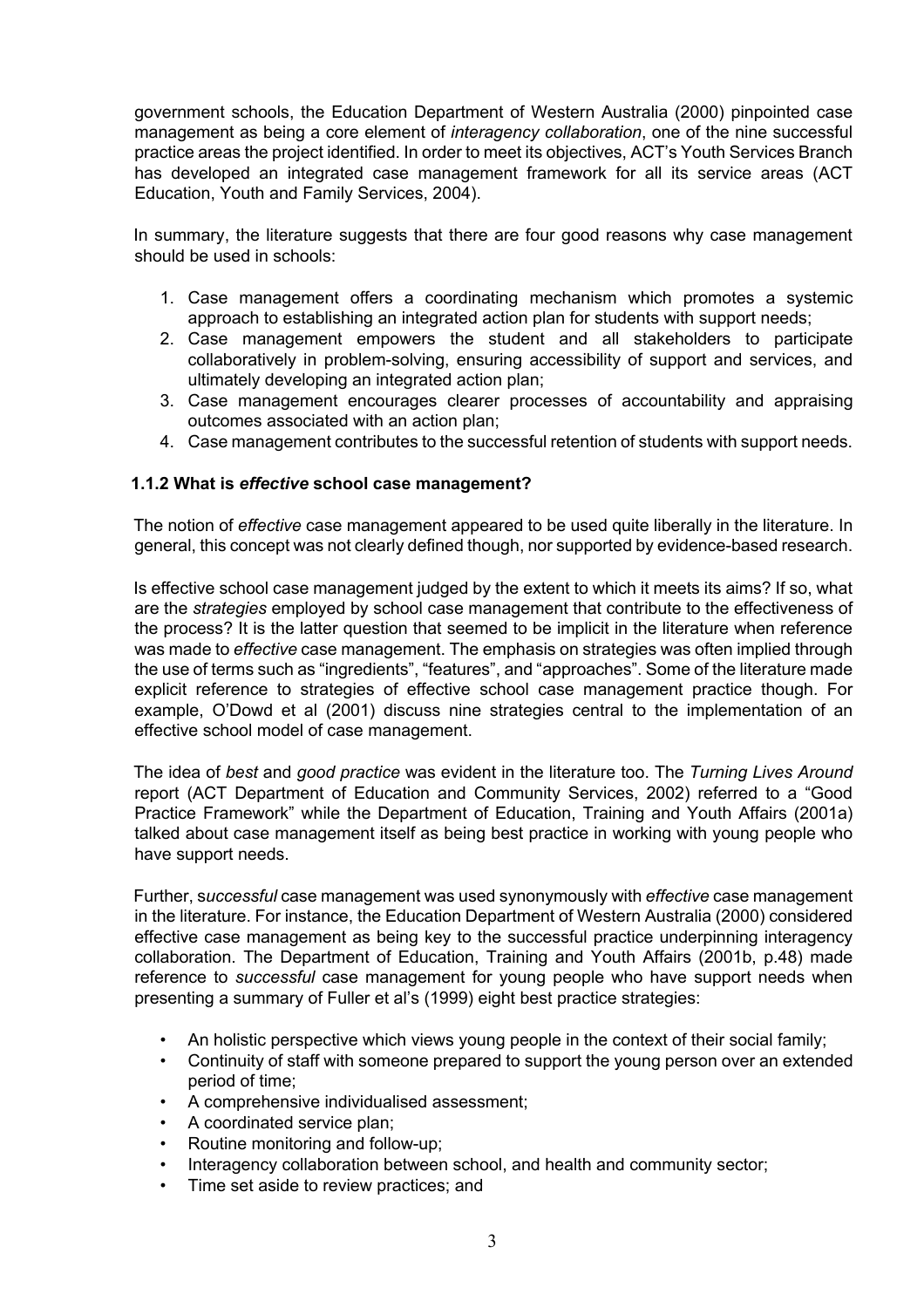• Documentation.

Although not specific to school settings, the *National Standards of Practice for Case Management* (The Case Management Society of Australia, 2004) provides "a framework that will enable case managers to evaluate their effectiveness" (p.1). This comprehensive document presents a detailed structure of case management standards which reflects "the approach and function of case management (Standards of Practice) and the expected practices present within case management (Standards of Performance)" (p.8).

In summary, for the purposes of the Project, *effective* school case management was defined as being a collaborative process intrinsic to the delivery of quality services designed to successfully meet the needs of secondary school students who have support requirements. Put differently, school case management that is effective meets each of its seven core aims (see page 7) successfully.

#### **1.1.3. Effective school case management and student views**

A key function and aim of case management (see pages 3 and 7) is to enhance the engagement of students with support needs in meaningful learning. The literature indicates that in order to achieve this outcome, case management must empower the student to participate collaboratively in the process of establishing an integrated action plan. What does this mean, and why is it imperative?

From a legislative perspective, schools are obliged to ensure that *procedural fairness* is applied in any process that involves changes to a student's curriculum, such as teaching and learning adjustments, flexible programming, and specific behavioural strategies. Basically, procedural fairness means "that all deliberations must be unbiased and inclusive, and the people affected given a fair hearing" (DETWA, 201, p. 9). However, including student views is much more than this.

For secondary students in general, but particularly those with support needs, alienation as a condition and process in the schooling context can be a common experience (Withers & Russell, 2001). Alienated students often experience *powerlessness* when they feel that the school system is controlling and manipulating them, and they are unable to influence their own situation and destiny. Conversely, when students are involved in making decisions about their own learning and future, and have a greater sense of autonomy and internal locus of control, they are more likely to be engaged in their school and education (Geraldton Regional Community Education Centre Association, 1995; Withers & Russell, 2001).

Associated with the development of student engagement in learning is the notion of embracing the views of students. In an extensive literature review on this topic, Holdsworth and Blanchard (2005) indicated that some studies emphasised the importance of going beyond consultation with young people by linking "voice" to "action". "Student voice" is not merely the provision of data for others to make decisions for the student concerned, but is seen to be "integral to encouraging young people's active participation in shared decisions and consequent action about their own present and futures" (p. 4). In their analysis of the literature, they identified five key messages from young people with support needs about engagement with school. One of these is "**Control over circumstances**: to be consulted, negotiated with and to share decisionmaking, particularly over the nature and timing of support" (Holdsworth, 2005, p. 1).

The School Case Management Framework and Kit make numerous references to including the student in the process of establishing an integrated action plan. The idea of *active participation in decision-making* is integral to the first principle of effective school case management ("The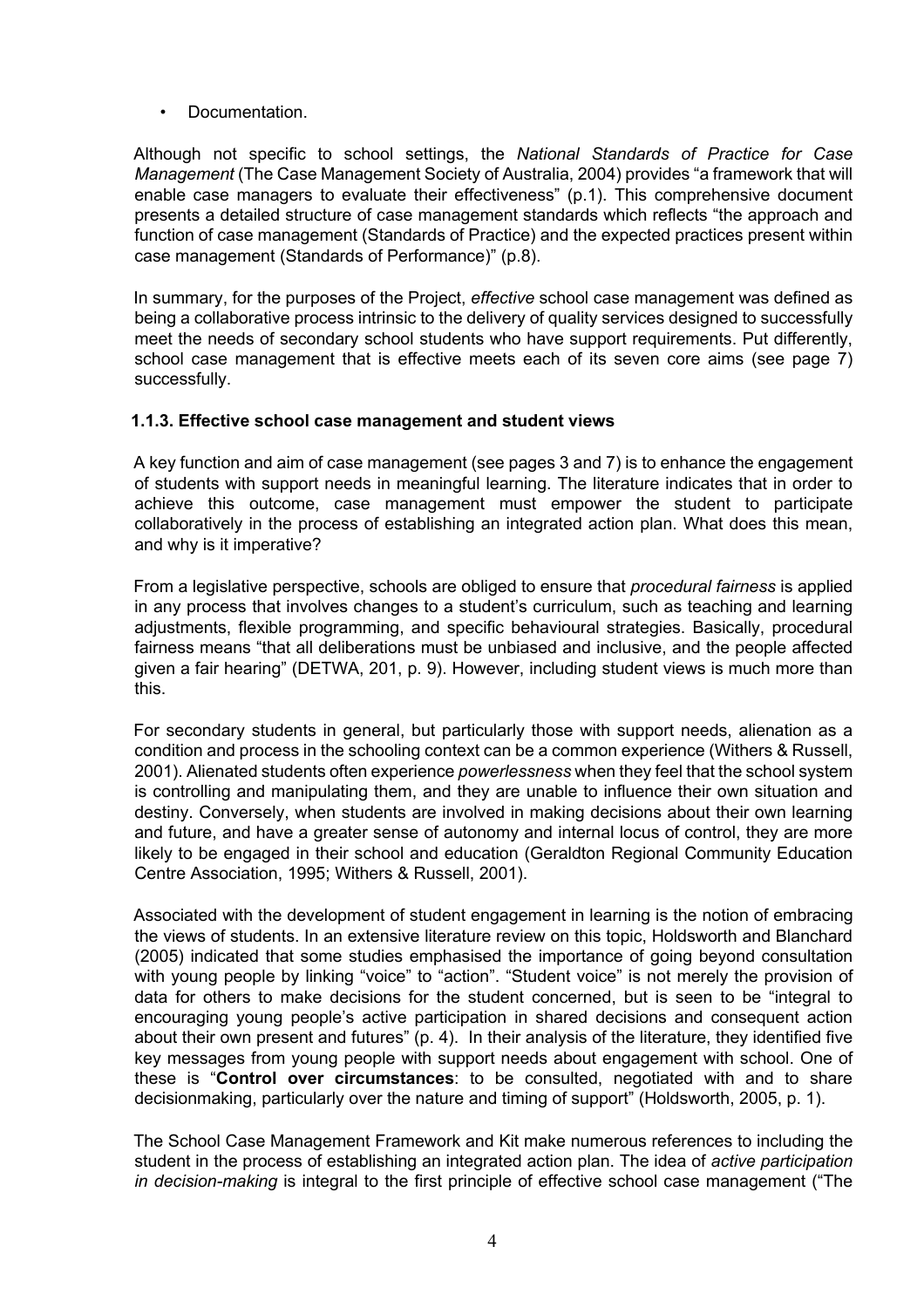promotion of the student's health and well-being"). It is the basis of one of the core aims of school case management too. The second principle ("An individualised process") and fourth principle ("An efficient and purposeful management process") encapsulate the notion of *collaboration* in the development and management of the individualised action plan. The definition of effective school case management embraces the idea of collaboration while many of the strategies emphasise the importance of student inclusion in the process.

Given that empowering the student to participate collaboratively in decision-making and planning is central to good case management practice, it follows that the views of the student should not only be actively elicited and heard, but appropriately incorporated in the shared process of shaping the way forward. This will encourage the student to have a sense of ownership and control over the case management process and its intended outcomes. This assumes that the greater the internal locus of control for the student, the more likely it is that the intended outcomes of the case management process and its action plan will be successfully met.

It is important to note that actively eliciting and hearing the views of students in a case management process must always be promoted within a clear understanding of the developmental needs of adolescents, particularly those who have support needs. Young people do not always have a well developed capacity for making decisions and choices that will best serve their needs. Students with support needs, such as those with a mental health illness (eg. Psychosis), may at times be incapable of making rational judgements. There may be occasions when it is inappropriate to agree with a student's perspective, especially if it threatens the wellbeing of the student or others. Embracing the views of students does not necessarily mean that everything the student says and wishes to do is supported. It may be essential to challenge the student and encourage him or her to consider alternative perspectives. However, embracing student views does mean being respectful and concerned with student growth and empowerment. Advocating for the views of the student should be balanced by professional responsibility and constantly tempered by Duty of Care, which is an integral part of one of the principles of effective school case management, namely the "Maintenance of legal and human rights, privacy and confidentiality".

# **1.2 Aim of the project**

The overall aim of the project was to produce a practical resource on the principles and practices of effective school case management for staff (eg. student support personnel, school administrators, school psychologists, mental health workers) who work with secondary school students who have support needs in the area of mental health.

# **1.3 Process**

The project consisted of two phases:

*Phase one: A review of effective school case management practice*

This phase was guided by the following question:

What in the Australian context is considered to be effective school case management practice, especially in relation to secondary school students who have support needs in the area of mental health?

Two procedures were conducted in order to answer this question: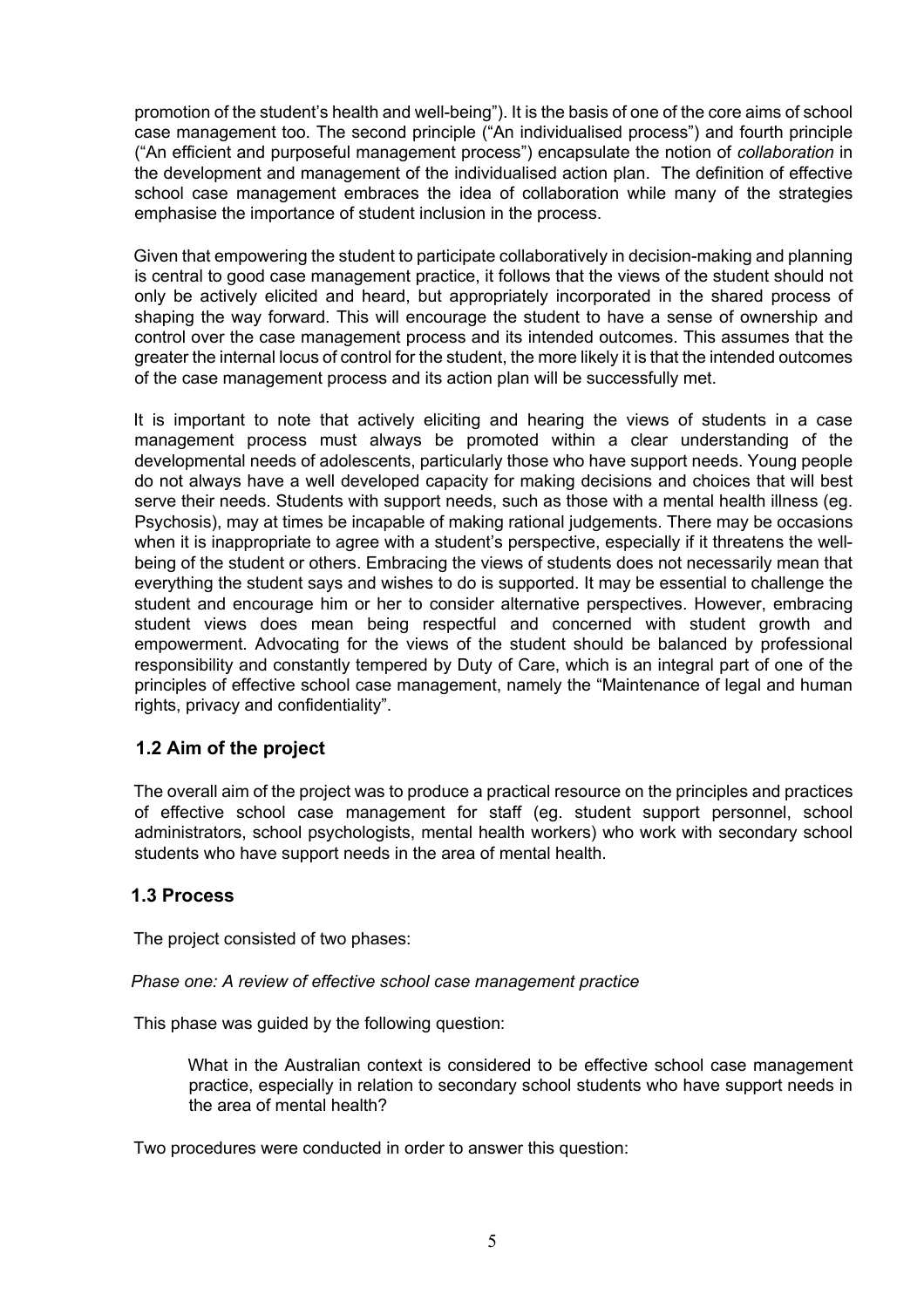- 1. A review of Australian based literature on this topic. This included research-based literature, resources on case management, policies, and approaches adopted by all the education jurisdictions in Australia (State, Territory, Government and Non-Government Education Departments);
- 2. Building consensus about effective school case management practices using the Delphi Method (Rayens & Hahn, 2000; Linstone & Turoff, 2002). This involved inviting experts in the field, such as school psychologists, mental health workers, academics, and student services personnel to offer critical comment on what emerged from the literature review. A primary task of the Project was to identify the *strategies* employed by effective school case management. Given the lack of evidence-based research in this area, the project implemented this process to validate, develop and refine the effective case management strategies identified in the literature review so that they could be applied to school settings.

#### *Phase two: Production of a practical resource on the principles and practices of effective school case management*

Informed by the review, this phase involved the development of this kit on the principles and practices of effective school case management. This included obtaining feedback on the kit itself from health profession specialists and school-based personnel who had experience in school case management.

# **1.4 Summary of the framework**

Based on the review of Australian literature on effective school case management practice and the subsequent "Delphi" consensus-building process, a framework of principles and processes associated with effective school case management was developed. This framework is summarised below according to the structure presented in Table 1: *A framework for effective school case management*. This framework consists of four key areas related to the principles, definition, aims, and processes of effective school case management. For a full version of the framework, consult section 2 of this kit.

| <b>Principles of Effective School Case Management</b> |                   |  |
|-------------------------------------------------------|-------------------|--|
| A Definition of Effective School Case Management      |                   |  |
| <b>Aims of Effective School Case Management</b>       |                   |  |
| <b>Processes of Effective School Case Management</b>  |                   |  |
| <b>Establishing a system</b>                          | <b>Strategies</b> |  |



# **1.4.1 Principles**

Effective school case management practice should be guided by 5 principles:

- 1. The promotion of the student's health and well-being
- 2. An individualised process
- 3. Maintenance of legal and human rights, privacy and confidentiality 4. Non-discriminatory and culturally appropriate practice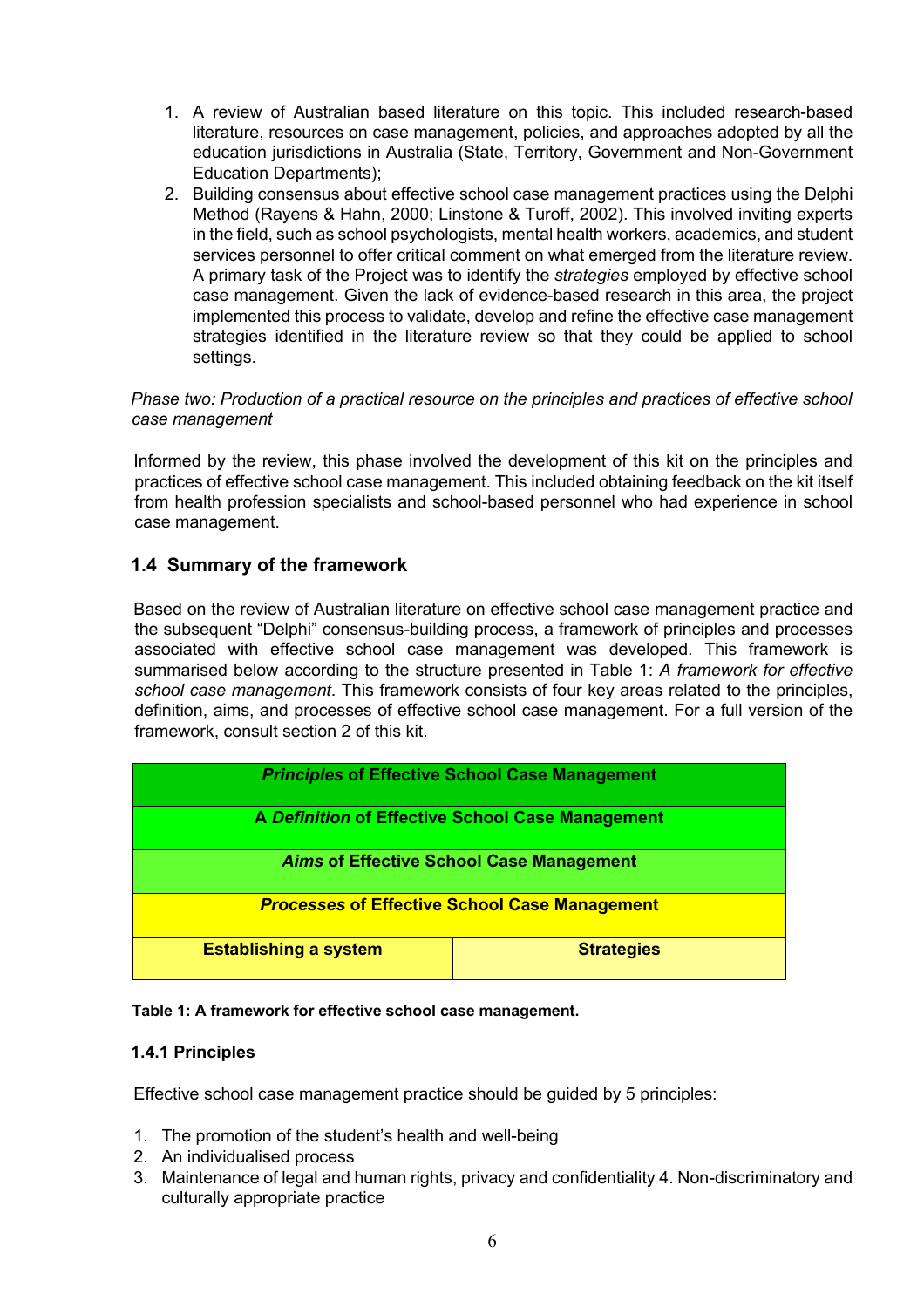5. An efficient and purposeful management process.

# **1.4.2 A definition**

Effective school case management is primarily a **collaborative process** intrinsic to the delivery of quality services designed to **meet the needs** of school students who have support requirements. Mindful of including **the views of students**, it is **student focused** and aims to develop, monitor, disseminate, and evaluate a **plan of action** to enable these students **to function to the best of their ability and circumstances** within and beyond the school system despite having support needs.

# **1.4.3 Aims**

There are seven *core* aims of school case management, namely:

- 1. To enable **students to function to the best of their ability** and circumstances within and beyond the school system despite having support needs
- 2. To contribute to engaging students in **meaningful learning**
- 3. To develop, monitor, disseminate, and evaluate a **plan of action**
- 4. To achieve a seamless service delivery through the **coordination of and collaboration** between service providers
- 5. To ensure that the student with his/her parents/caregivers has **access to these service providers**
- 6. To actively involve and empower the student(s) and their parents/caregivers in **decisionmaking processes**
- 7. To assist **teachers and school staff in their work** with students who have support needs.

# **1.4.4 Processes**

The processes associated with effective school case management involve two main areas of focus: firstly, *establishing a school-based system*, and secondly, applying a range of *interconnected and cyclical strategies*.

#### 1.4.4.1 Establishing a school-based system

Establishing a school-based system entails eight key elements:

- 1. Using **a whole school approach** to mental health promotion and suicide prevention (eg. a Health Promoting Schools Framework), **a school case management (SCM) team or equivalent** (eg. student services or welfare team) is established
- 2. The establishment of the SCM team requires the **strong support of the school executive** and school community in general
- 3. The SCM team is primarily responsible for **collaboratively devising an integrated action plan** for individual students with support needs. This involves actively engaging the student him/herself, parents/carers, and school community partners in planning and decision-making so that the needs of the student are adequately addressed within and beyond the school (a "wrap-around" approach)
- 4. The **membership of the SCM team** will vary according to the main support needs of the school student population and individual students, and available resources
- 5. Ideally, **the SCM team should constitute** a school administrator; a student services/pastoral care staff member; the school psychologist/counsellor and other allied heath services where appropriate